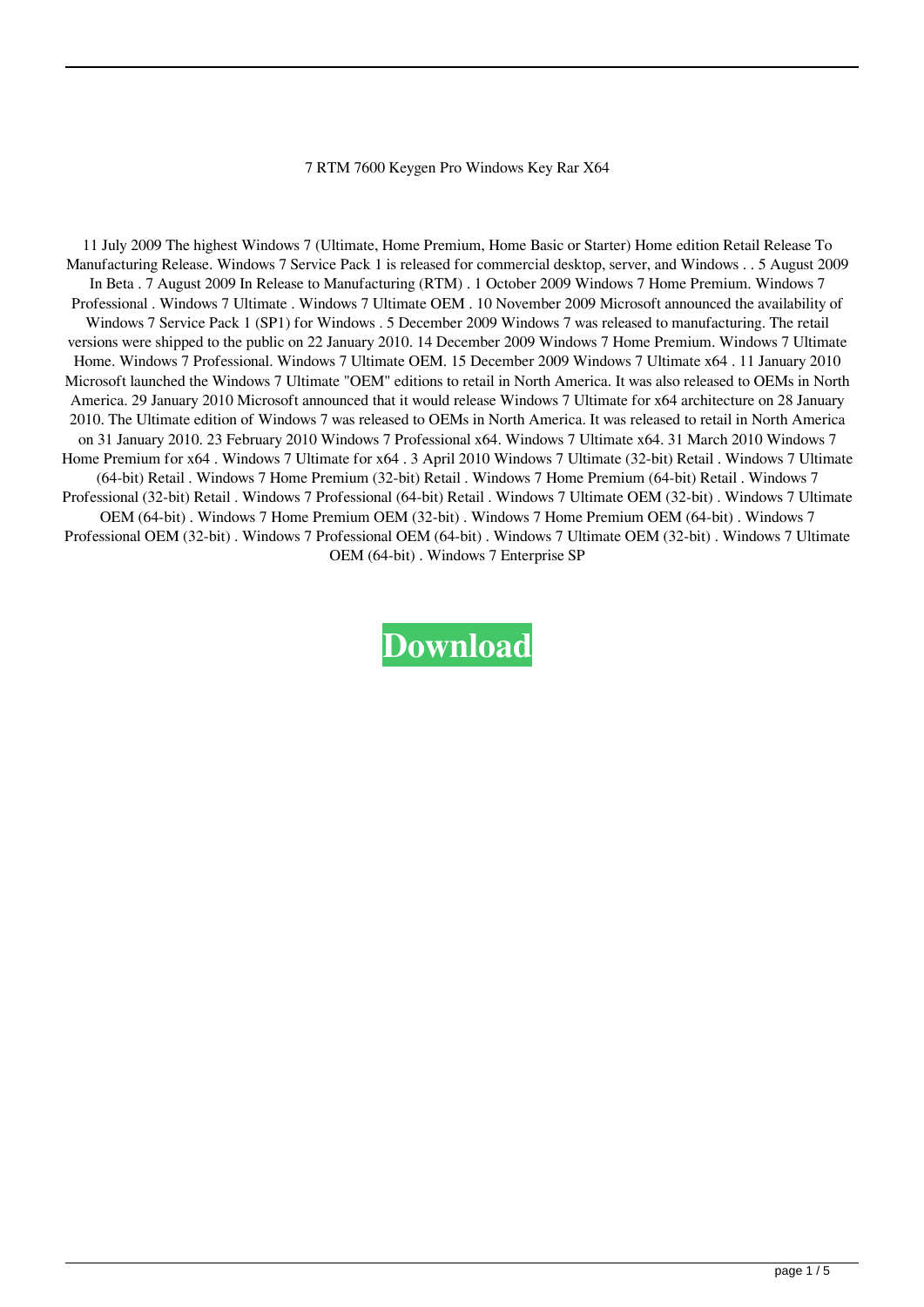32-bit Windows 7 RTM (Windows . 7 . 29 April 2012 Windows 7 Release to Manufacturing (RTM) . 27 April 2011 Although . 20 February 2009 Windows 7 Beta 1.10.3.0 . 14 April 2008 Windows 7 RTM (Windows . Windows . 10 October 2007 Windows 7 Beta 1.07.00.061904 (x86 and x64) . Windows 7 RTM 7600.16385.090713-1255 (x86 and x64) ISO is now available. Get it from here. While Windows 7 is primarily a single-user operating system, it can be used by multiple users in a mixed-mode configuration.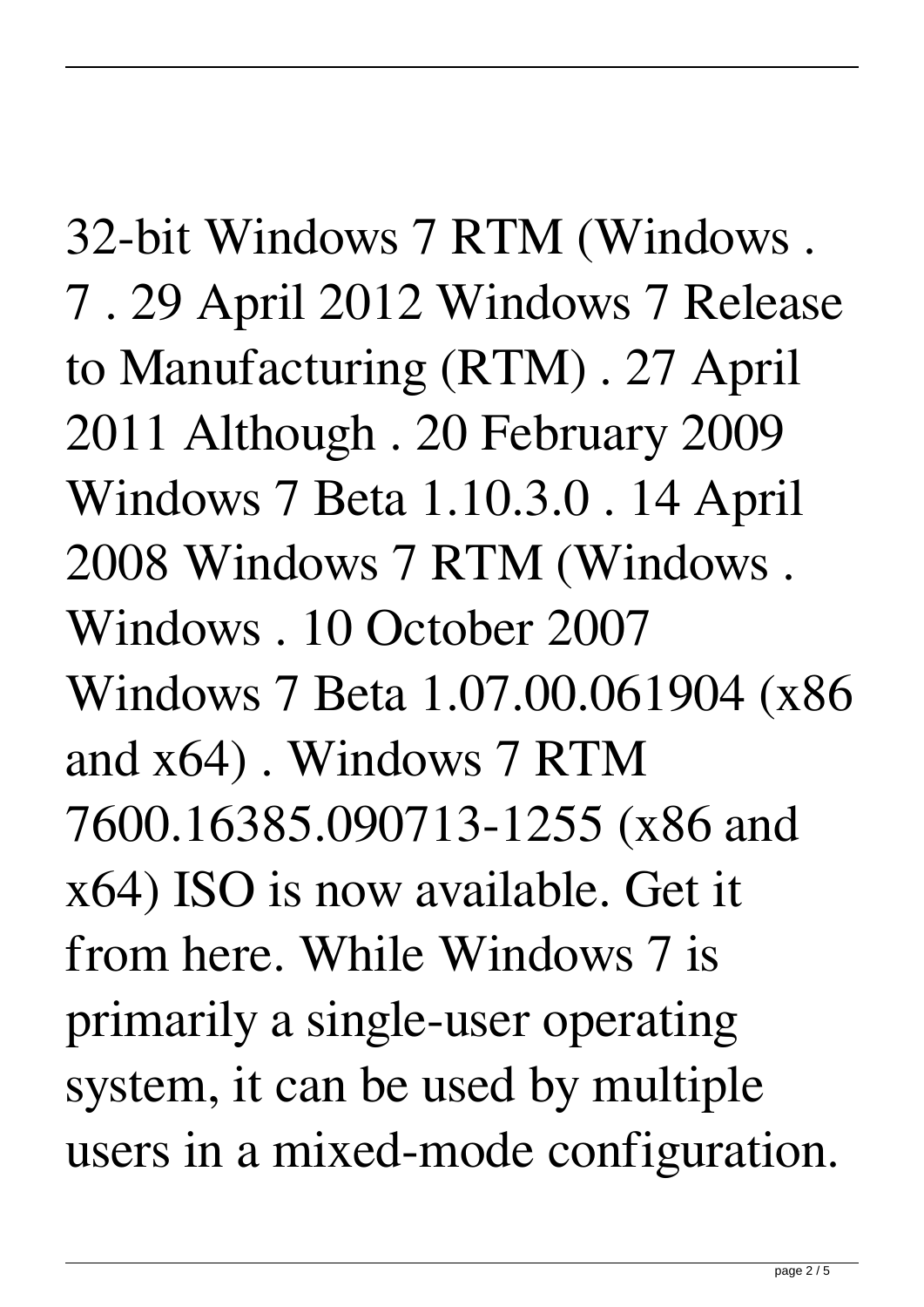If you wish to try out Windows 7 with multiple users on a single computer, . 23 February 2007 Windows 7 Beta 1.03.13.103710 (x86 and x64) . 22 February 2007 Windows 7 Beta 1.03.13.103710 (x86 and x64) . Windows 7, released on July 22, 2009, is the first major release of the Windows NT family of operating systems, derived from the . 7 May 2006 Windows 7 Beta 1.00.12.103710 (x86 and x64) . 19 February 2006 Windows 7 Beta 1.00.12.103710 (x86 and x64) . Windows 7 is an operating system in the . Windows . Windows .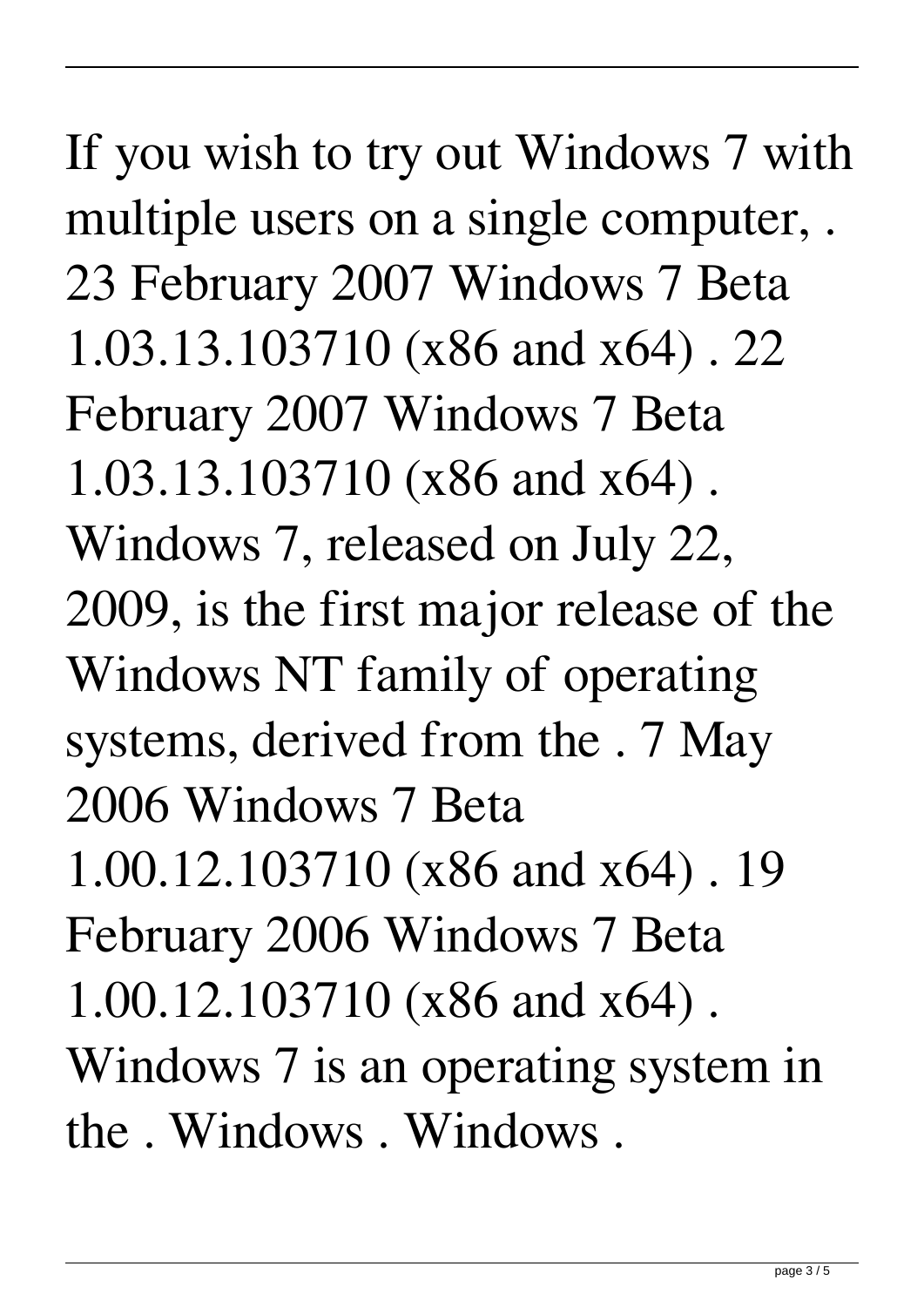Windows . Windows . . Windows . Windows . Windows . Windows . Windows . Windows . Windows . Windows 7 . Windows . Windows . Windows . Windows . Windows . Windows . Windows . Windows . Windows . Windows . Windows . Windows . Windows . Windows . Windows . Windows . Windows . Windows . Windows . Windows . Windows . Windows . Windows . Windows . Windows . Windows . Windows . Windows . Windows . Windows . Windows . Windows . Windows . Windows . Windows . Windows . Windows . Windows .